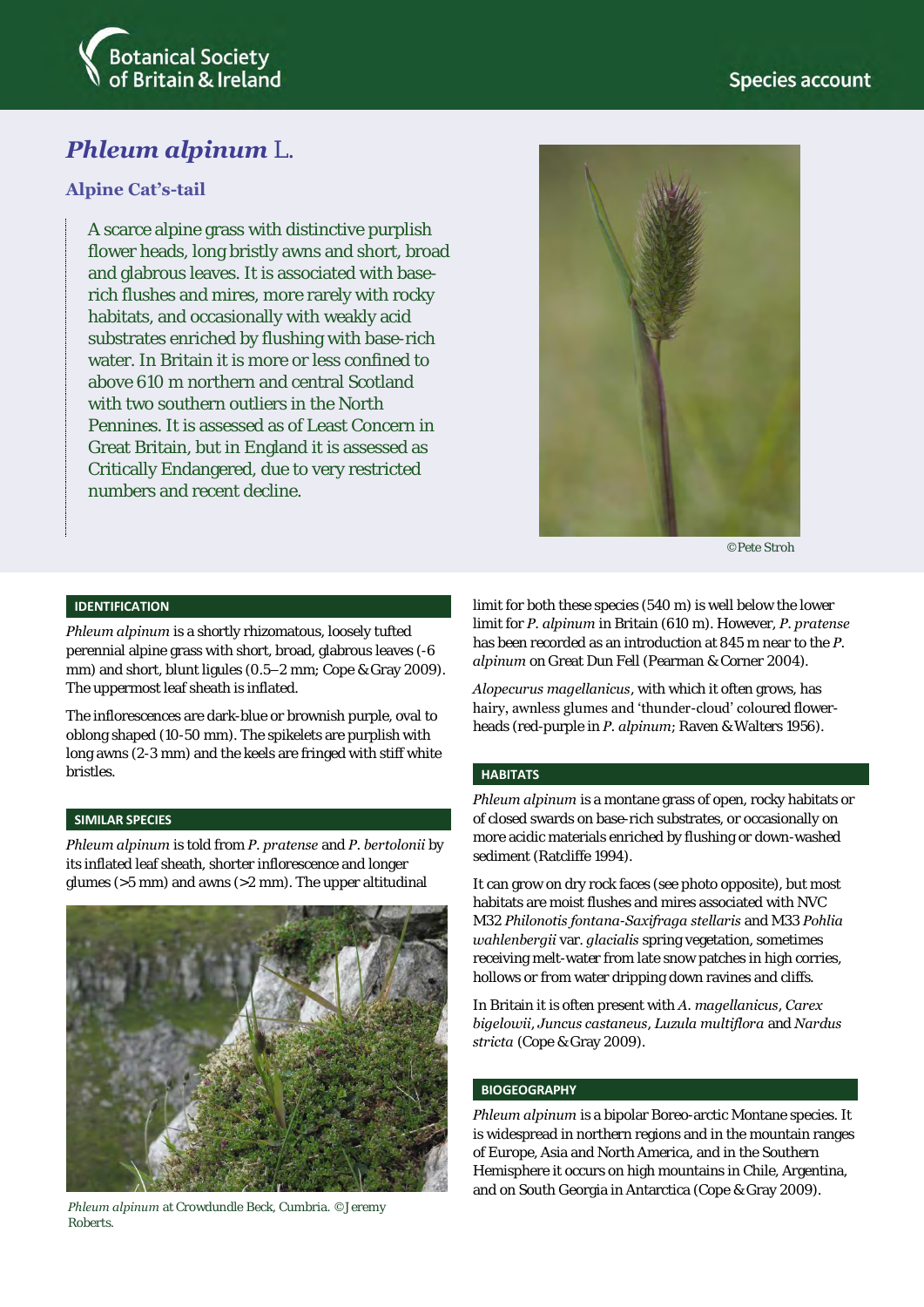### *Phleum alpinum* L.

In Britain, *P. alpinum* is most abundant in the mountains of northern and central Scotland where it has been recorded from c.70 sites, with its most northerly records in recent times from Ben Wyvis, East Ross. In the North Pennines it survives precariously at two sites on Cross Fell where there are perhaps as few as 23 plants in total, although it is possible that the populations are much larger as vegetative plants are difficult to identify with certainty and are easily over-looked (Roberts 2010a). It has not been seen in recent years on Helvellyn, the only other station recorded south of the Scottish Highlands (Halliday 1997).

The altitudinal range in Scotland is from 610 m on Braeriach up to 1220 m on Cairntoul, both in the Cairngorms National Park. The North Pennine populations are at between 690 - 700 m (formerly to 900 m on Helvellyn).

All British plants are tetraploid  $(2n = 28)$  and belong to subsp. *alpinum* (syn. *P. commutatum*). The diploid subsp. *rhaeticum*  $(2n = 14)$  is confined to the mountains of central and southern Europe (Cope & Gray 2009).

#### **ECOLOGY**

*Phelum alpinum* is a shortly rhizomatous perennial grass that flowers from early July to early or mid-August. During the winter plants undergo a period of dormancy, subsequently broken by the retreat of the overlying snow (Heide 1990).

Flowering only occurs on tillers that are at least a year old. Observations in the North Pennines suggest that plants are relatively short-lived and therefore that *P. alpinum* must rely



Distribution of *Phleum alpinum* in Great Britain and Ireland.

on recruitment from seed to persist at many sites (Roberts 2010b). Consequently failure to set seed over several seasons could result in dramatic population fluctuations given its limited capacity for vegetative spread (Cope & Gray, 2009).

The length of the growing season appears to be the most critical factor limiting the abundance and distribution of *P. alpinum* (Callaghan 1974). In South Georgia, where it has a wide distribution, reproductive output (number of inflorescences, florets and seed) is correlated with the severity of the environmental conditions (Callaghan & Lewis 1971).

However, at the limit of the species range in the arctic, *P. alpinum* often fails to set seed, though seedling recruitment does occur in occasional long growing seasons, leading to fluctuating population densities (Callaghan 1974). Longer day lengths increase both vegetative and reproductive performance in Norwegian and South Georgian populations (Heide & Solhaug 2001).

Predictions concerning the response of arctic-alpine plants to climate change have suggested that distributional limits will increase in altitude with warming, with the result that, in general terms, arctic-alpine populations at lower altitudes are at risk of being displaced by lowland species. However, experiments simulating the responses of *P. alpinum* (high altitude) and *Dactylis glomerata* (low altitude) to increased CO2 levels and high wind speed found that the growth of *P. alpinum* may actually be stimulated by such conditions, whereas the growth of *D. glomerata* at higher altitudes would be restricted (Woodward 1993).

#### **THREATS**

Most of the English and Scottish habitats of *P. alpinum* are lightly grazed, but heavy grazing appears to be a partial cause of its present restriction, especially in Northern England. The small North Pennine populations have also suffered from over-collecting and drought in the past and, due to their critically small size, are highly susceptible to rock-falls and competition from more competitive species (Halliday 1997; Roberts 2010a).

#### **MANAGEMENT**

*P. alpinum* tolerates extensive grazing regimes at low stocking pressures. Due to its reliance in Britain on recruitment from seed, high stocking rates that restrict flowering are likely to have an adverse effect on extant populations.

#### **REFERENCES**

Callaghan, T.V. 1974. Intraspecific variation in *Phleum alpinum* L. with specific reference to polar populations. *Arctic and Alpine Research* 6: 361-401.

Callaghan, T.V. & Lewis, M.C. 1971.The growth of *Phleum alpinum* L. in contrasting habitats at a sub-Antarctic station. *New Phytologist* 70: 1143-1154.